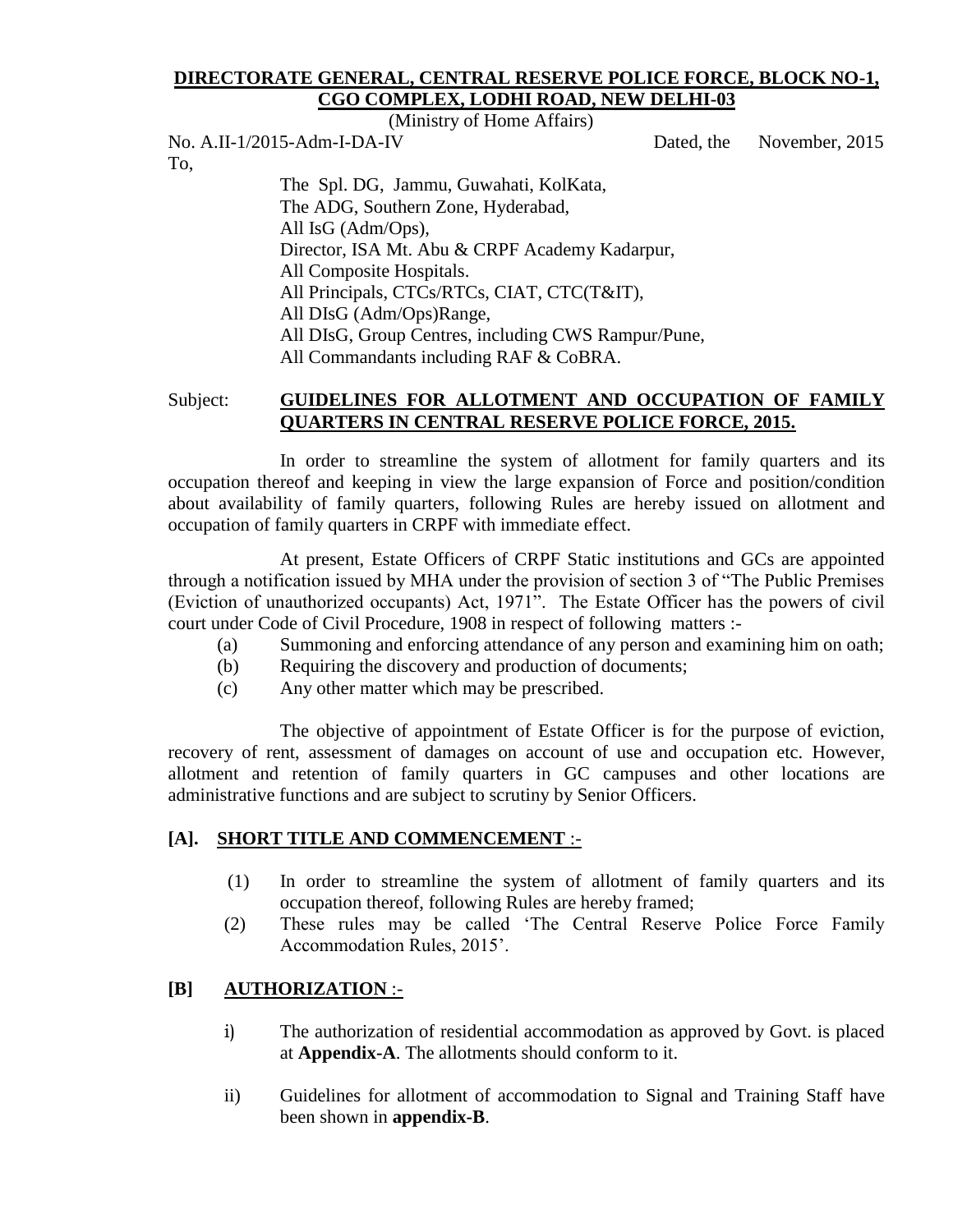- iii) Family quarters will be allotted for each category separately strictly on the basis of date of receipt of application for the allotment.
- iv) Family quarter will be allotted for a period of 3 years or for the period of the stay of allottee in the particular station whichever is earlier. For this purpose, a waiting list of such personnel who are desirous to keep their families shall be maintained for each category separately and allotment of the quarter will be done strictly according to the priority in waiting list. The HMC may in very selective cases recommend an out of turn allotment. Such cases should be extremely rare.
- v) Entitlement in respect of Rank and File of combatized and non-combatized Min. Staff will be according to their corresponding ranks/status.

# **[C]. CONDITIONS AND GENERAL RULES** :-

- 1. Family accommodation will be allotted to the personnel who are posted in particular Offices/Institution/GC, its affiliated Units/attached coys/attached signal platoon/engineering wing and other Offices located in the same campus (entitled category).
- 2. One each family accommodation for SDG/ADG/Sector IsG/Medical IG (in case Composite Hospital located in same campus)/ DIGP cum Estate Officer will be earmarked/reserved for allotment and will be exempted from open general allotment.
- 3. For GOs normally the criteria would be the date & time of receipt of application after reporting at a station.
- 4. If quarters are vacant, it can be allotted to personnel from other units/GCs/offices (non-entitled category), especially on the ground of Medical treatment/Education. A separate waiting list will be maintained for these personnel .
- 5. Waiting list to be maintained as per date of receipt of application. Estate officer will ensure that waiting list is not tampered with and receipt of application may be provided to the applicants.
- 6. Online application and written application for allotment of quarter duly recommended by HOO where applicant is working will be accepted. In case, personnel is away from place he may send an application through Selo, time and date of Selo message will be treated as date of receipt.
- 7. Both waiting lists be maintained and uploaded on web site.
- 8. Those who desire to occupy a lower type of accommodation than their normal entitlement may do so, if otherwise in order and permitted by the HMC. But the liability of paying license fee, wherever, applicable, will be according to the rules and no reduction thereof will be permissible.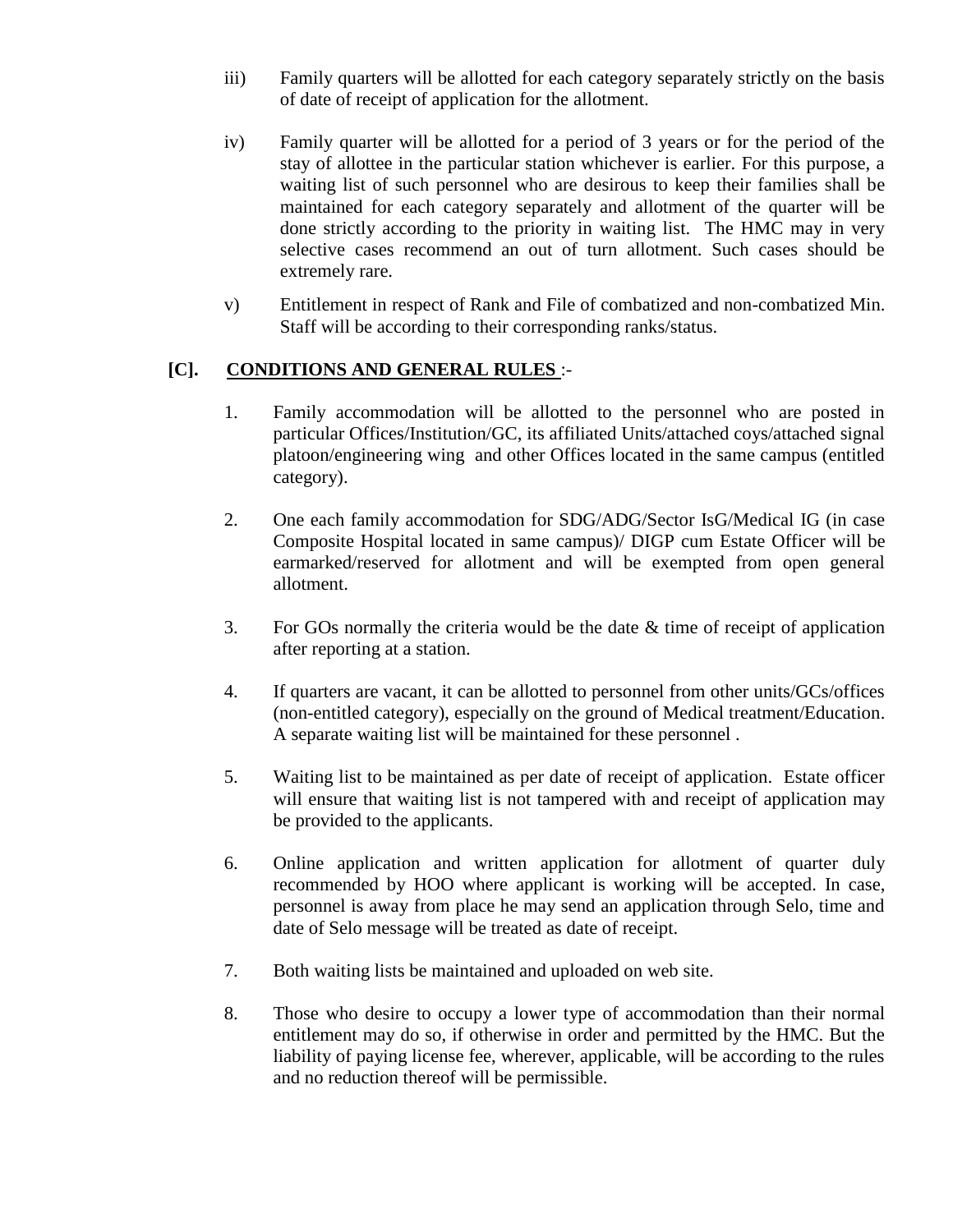- 9. After the demands of the entitled category are fully met, if there are vacant quarters left, they can be allotted to non entitled category as per demand to be assessed through circulation to all formations well in advance.
- 10. If any new allottee refused to accept allotted accommodation or surrender the allotted accommodation, they will be debarred for submission of request of allotment of another accommodation at least for the period of next six months.
- 11. All allotments made and the waiting list that should be drawn up after every allotment meeting shall be put up on the notice boards, websites etc., in the offices. This will bring about required transparency in the system.
- 12. Allottees will occupy quarter within 15 days or else will take permission in writing for extending period not more than 02 months.
- 13. The meaning of 'Family' shall be as per the provisions contained in GC & Bn Officers Manual. As such only the allottee and their family members can reside in the family quarters. However, in exceptional cases, concerned HOO may permit any other dependent relative or other person to reside with allottee in CRPF quarters.
- 14. No person will be allotted a quarter within a period of three years from the date of vacation of the quarter earlier allotted to him. This condition or period will, however, be relaxable if quarters are available and no one is awaiting his turn on the waiting list.
- 15. Sector IGP will decide the allotment of quarters as on requirement basis in the event of induction of duty/resting Bn at any location under jurisdiction.
- 16. After the expiry of the prescribed period, the allottee shall be required to vacate the quarter subject to exemption laid down below unless decided otherwise by the HMC for reasons to be recorded in writing.

| $\mathbf{i}$ | Family<br>members    |     | Till the duration of treatment and certified by the |
|--------------|----------------------|-----|-----------------------------------------------------|
|              | suffering<br>from    |     | Medical Officer that the patient is capable of      |
|              | chronic diseases     |     | undertaking journey to other station.               |
|              |                      |     |                                                     |
| ii)          | Family<br>members    |     | Till the duration of treatment and certified by the |
|              | required<br>to       | be  | Medical Officer that the patient is capable of      |
|              | operated<br>upon     | or  | undertaking journey to other station.               |
|              | recently<br>operated |     |                                                     |
| iii)         | Delivery<br>Cases    |     | May be given extension if the expected date of      |
|              |                      |     | delivery is less than three months on the date of   |
|              |                      |     | completion of the normal prescribed period till the |
|              |                      |     | new born baby has attained the age of 03 months.    |
|              |                      |     |                                                     |
| iv)          | Education<br>of      | the | Till the closing of the then current academic       |
|              | children             |     | session.                                            |
|              |                      |     |                                                     |
|              |                      |     |                                                     |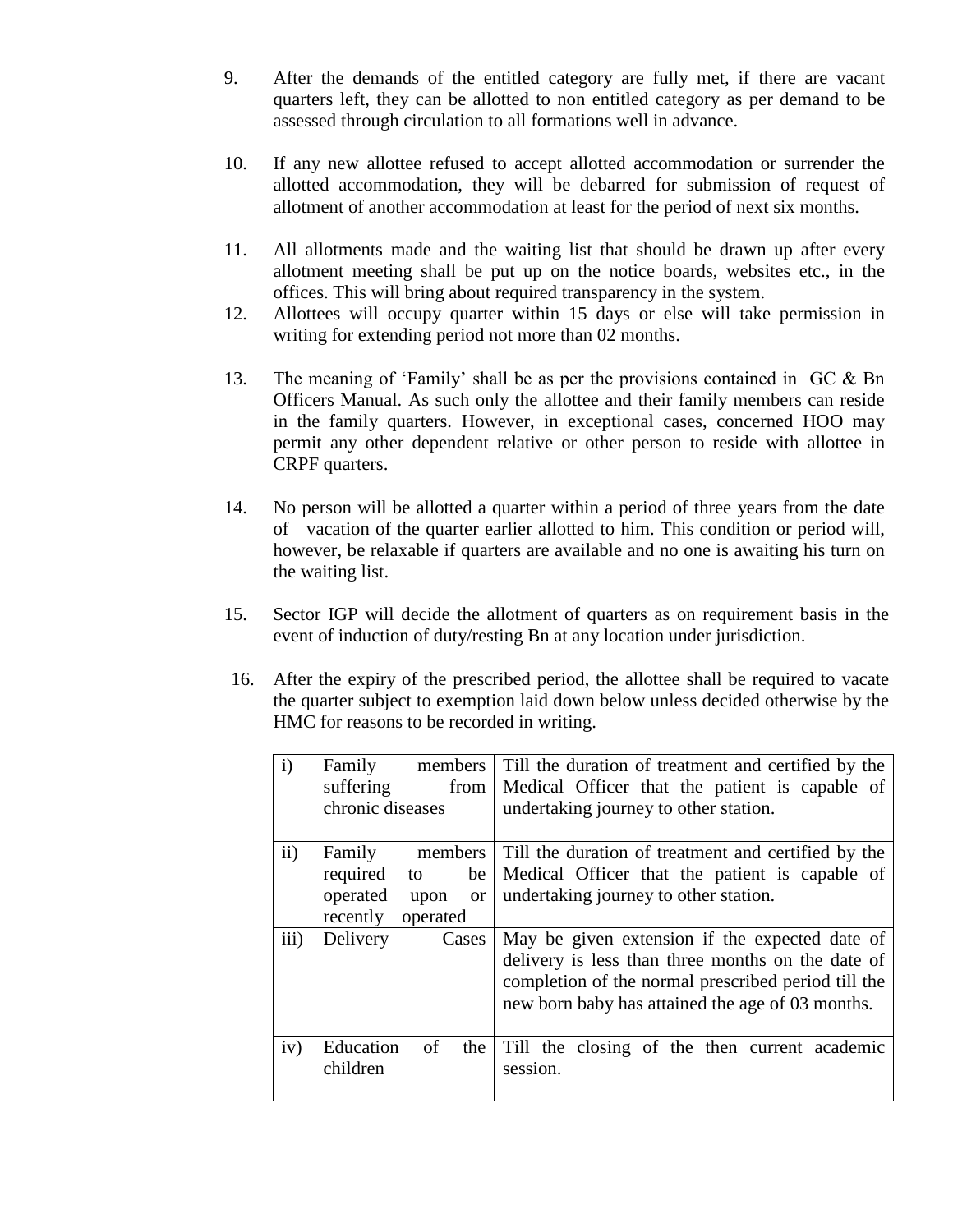- 17. The families of personnel who are posted in GC/resting Bn and have been transferred to attached Bn of the respective GC & vice versa may be allotted/permitted to retain quarter by exchanging the quota of their previous office with the quota of the present office, depending on the merit of the case. Such permission be granted only to the maximum extent of 05 years or till posting whichever is earlier.
- 18. An officer shall be considered to be in occupation of residence when he proceeds on leave, course or temporary duty for short duration unless the competent authority otherwise directs. Normally the allottee shall be considered to be in occupation of residence during the period of his posting in that particular station unless the allotment is changed or suspended by the competent authority due to other factors to be recorded in writing.
- 19. The residence allotted to an employee may be retained on specific direction of HMC on the happening of any of the events mentioned below for the period specified against each provided that the residence is required for the bonafide use of the officer or members of his family.

| $\mathbf{i}$ | Transfer                                                                                        | Two Months.                                                                                                                                                                                                                                                                                                                                                                                                                                                                        |
|--------------|-------------------------------------------------------------------------------------------------|------------------------------------------------------------------------------------------------------------------------------------------------------------------------------------------------------------------------------------------------------------------------------------------------------------------------------------------------------------------------------------------------------------------------------------------------------------------------------------|
| ii)          | Resignation/dismissal/<br>removal /termination or<br>unauthorized absence without<br>permission | One month on payment of normal License<br>fee.                                                                                                                                                                                                                                                                                                                                                                                                                                     |
| iii)         | Desertion                                                                                       | May be dealt with by the Comdt./HOO on<br>merit.                                                                                                                                                                                                                                                                                                                                                                                                                                   |
| iv)          | Death of the allottee                                                                           | (a) 12 months on payment of<br>normal<br>license fee.<br>(b) In case any of the children of the<br>deceased are studying in school in the<br>station and the family has to stay back to<br>complete examination beyond the period<br>mentioned in $iv(a)$ the quarter may further<br>be allowed to be retained by the family till<br>the end of the then current academic<br>session.                                                                                              |
| V)           | Retirement/Invalidation                                                                         | 02 months on payment of normal license<br>fee & further 02 months on payment of<br>twice the normal license fee without<br>submitting<br>medical<br>certificate<br>$\alpha$<br>certificate from Educational authorities.<br>Further retention of 02 Months<br>on<br>payment of four Times the normal license<br>fee and subsequent 02 months on payment<br>of six times the normal license fee shall<br>also<br>permissible<br>be<br>on<br>medical/educational grounds.(08 months) |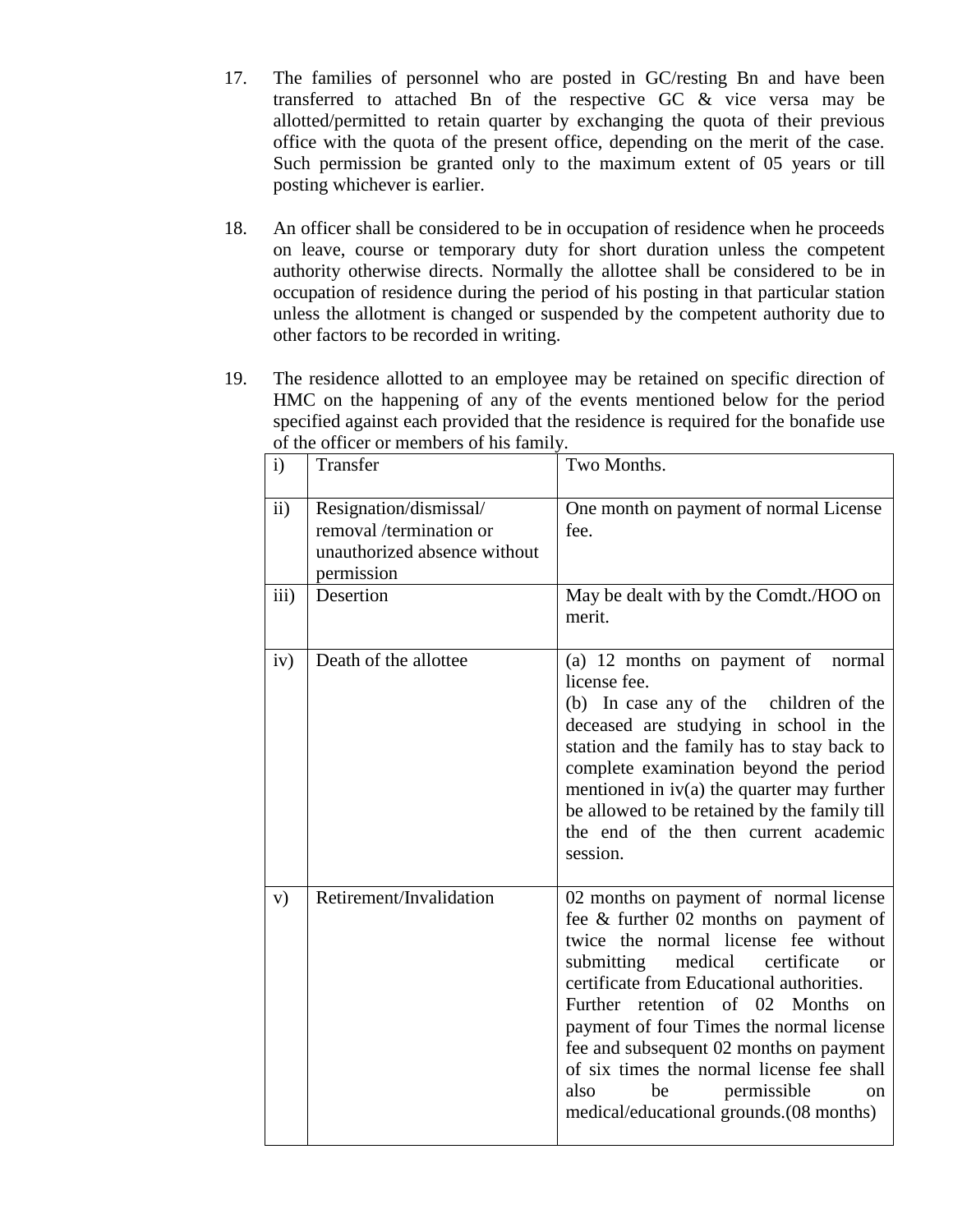| $\rm vi)$ | Leave                        | preparatory to   For the full period of earned leave subject           |
|-----------|------------------------------|------------------------------------------------------------------------|
|           | retirement /                 | terminal to maximum of 04 months inclusive of the                      |
|           |                              | leave/period of encashment period permissible in case of retirement on |
|           |                              | of unavailed portion of EL   payment of normal license fee.            |
|           | on superannuation/retirement |                                                                        |
| vii)      | On proceeding on foreign     | 02 months                                                              |
|           | service in India(Deputation) |                                                                        |

- 20. Normal license fee shall be payable in case of retention due to deployment in J&K, NE and LWE Region.
- 21. Five type-II and five type-I Special quarters will be kept reserve for allotment on emergent/compassionate grounds according to the merits to be recommended/decided by HMC.
- 22. The HMC shall recommend the utilization of family line maintenance fund as per existing order. The Estate Officer shall take action as per the directions of HMC strictly in accordance with all extant instructions on the subject.
- 23. As a welfare measure to meet the housing requirement of CRPF widows, 10 quarters in Type-I, Type-I(Special) and Type-II (in case of non-availability of Type-I & Type-I Special) may be earmarked as "Nirmal Sadan" in each Group Centre for allotment to the widows. The widows should apply within 03 years only. The conditions for allotment of these quarters will be as under:-

#### (i) **Priority** :-

The following will be the order of priority for allotment of Nirmal Sadan :-

- a) The widow whose husband is killed in terrorist action and her children are studying in Secondary and Senior Secondary Classes.
- b) The widow whose husband is killed on the line of duty and her children are studying in Secondary and Senior Secondary Classes.
- c) The widow whose husband is killed in terrorist action and she is in dire need of accommodation.
- d) The widow whose husband is killed on line of duty and is in dire need of accommodation.

#### (ii) **Licence Fee & other charges** :–

Licence fee and electricity & water charges as applicable to Force personnel will be charged.

## (iii) **Period of allotment** :–

The Nirmal Sadan will be allotted to the widow on year to year extension basis but not exceeding three years. Every year each case will be reviewed critically and extension will be considered on merit based on the dire need of the widow. Further extension on extreme compassionate grounds can be granted for another two years by the SDG/A DG of Zone concerned.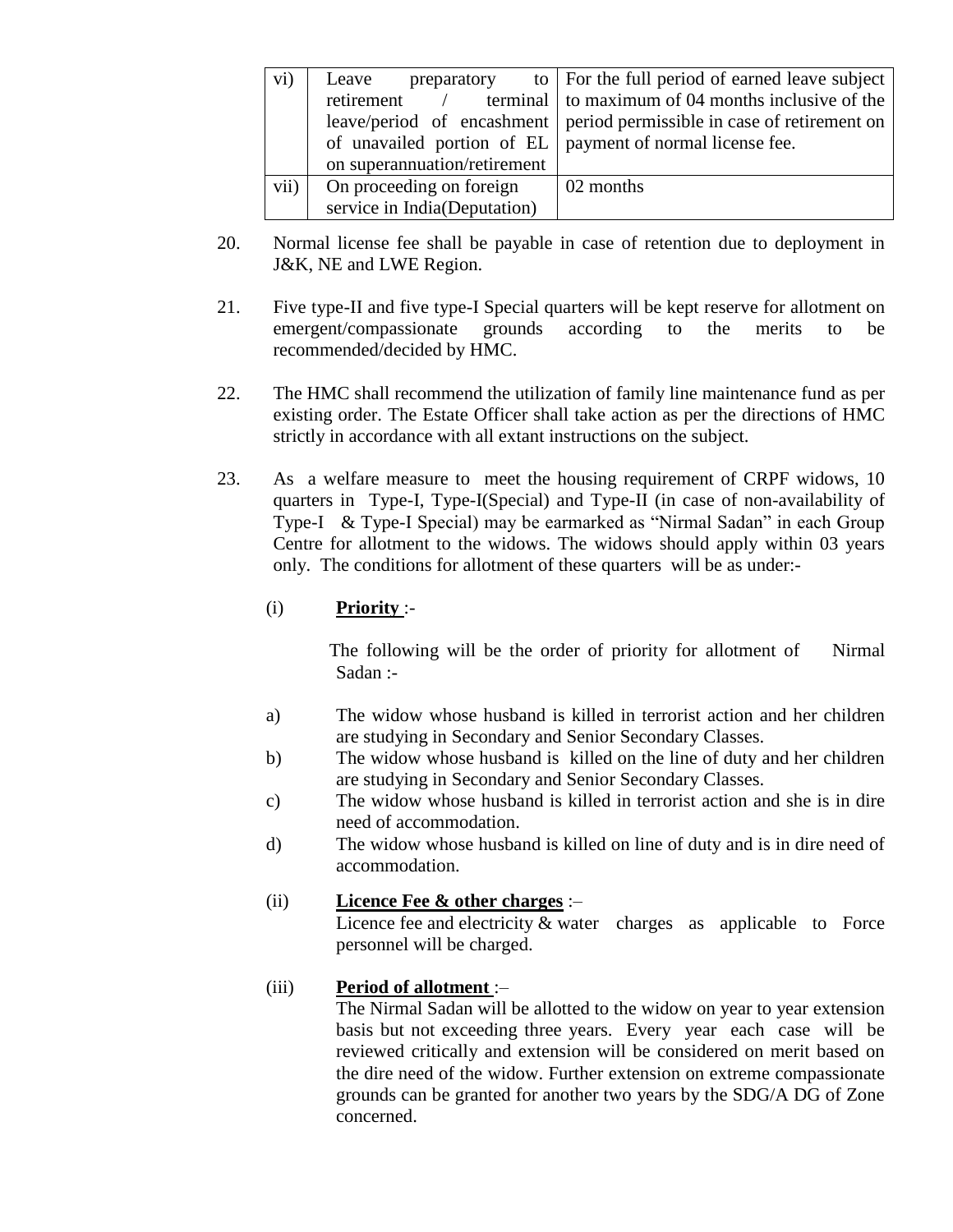#### (iv) **Vacation** :–

As per the Public Premises (Eviction of Unauthorised Occupants) Act, 1971 that the accommodation will be got vacated after giving notice. In case the widow fails to vacate the accommodation even after giving notice, the prescribed vacation process, under rules will be followed as per direction of HMC.

- 24. Sector IGP would be competent to declare any building not in use as Officers/SOs messes (Annexes) for providing accommodation to single GOs & SOs, if sufficient single officers accommodation is not available in the Officers' Mess or SOs' Mess as the case may be and payment may be made as per assessed license fee for the portion or 10% of one's emoluments whichever is less. No license fee will however be recovered from personnel entitled to rent free accommodation.
- 25. The force personnel who are on deputation including PAO / RPAO are not entitled/will not be provided Govt. accommodation in CRPF.
- 26. For Out of turn allotment/retention /extention /management as per guidelines given in SR-317-B-8(A) GOI decision No. (ii), the said committee will be constituted by the concerned Sector Hqr having following members:-
	- (a) Chairman Estate officer of the static location
	- (b) Vice Chairman Next senior most officer of the station
	- (c) Member secretary In charge(a GO) of building branch
	- (d) Member-1  $\sim$  -one SO/GD
	- (e) Member-2 -One SO from M/Staff.
	- (f) Member-3 -One OR(CT or HC)
	-
	- (g) Cop-Member -MO/SMO/CMO

(If house is required to be allotted on medical ground)

- (h) Board proceeding will be approved by Sector IGP.
- (i) The period of the committee will be for 01 year. After every one year, the members of the committee will be rotated as per guidelines. The committee shall meet at least once every calendar month or more, as may be required, to decide the cases of allotment, extension, retention, change, cancellation and vacation etc., of the quarters to various categories of personnel as per instructions.
- 27. Keeping in view educational prospects of the wards of force personnel and other peculiar family problems being faced by them, initial period of allotment of CRPF quarter will be 03 years extendable up to 05 years by the GCOs and 07 years by Sector IsG and beyond it by ADG/SDG in extreme special circumstances.
	- (a) In case of extention due to posting in eligible zone i.e. J&K/LWE/NE region it will be extendable till posting in eligible area subject to following condition as specified in MHA OM dated 18/02/2002 :
		- i) Retention shall be purely on merit.
		- ii) Case of retention shall be restricted to 25% of the available quarter in each category.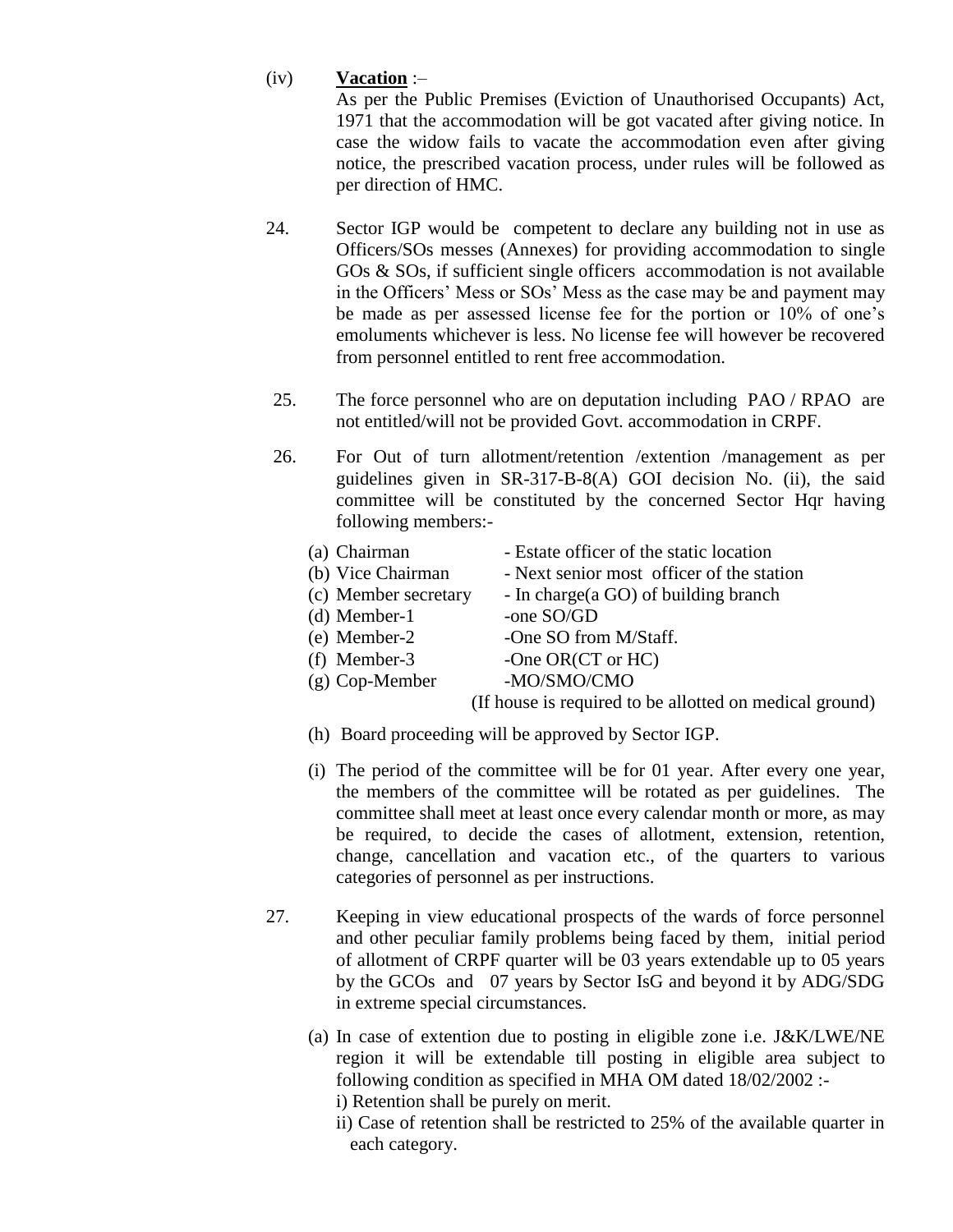- (b) Retention of family quarters on transfer to J&K, LWE and NE Region is permitted at Group Centre location only.
- (c) Retention of family quarters on transfer to J&K, LWE and NE Region is not permitted at training institution/unattached & signal Bns.
- (d) Minimum period of allotment for non-entitled category will be one academic session. In case there is no claimant of entitled category the maximum period of allotment to non entitled category can be extended to 03 years (03 academic sessions).
- 28. Gazetted Officers who are deployed in NE region/J&K/LWE irrespective of their declared HQrs are eligible for allotment/occupation of CRPF Quarters in any Static location subject to the conditions that :-
	- (i) The accommodation shall be allotted to the Officers who are deployed in NE Region/J&K.
	- (ii) The Officers will be required to pay normal license fee for such accommodation.
	- (iii) Accommodation may be allotted only if it is surplus of requirement for Officers stationed at that Static offices/attached units and local units.
- 29. There will be no reserve quota for mahila employee.
- 30. On the direction of HMC, the Estate Officer may cancel the allotment of family quarter if the conduct of the allottee or any of his family member is found un-becoming/indisciplined.
- 31. On the direction of HMC, the Estate Officer can declare an individual who commits breach of rules and conditions to be ineligible for allotment of residential accommodation for a period not less than 6 months but not exceeding one year.
- 32. Consequent on cancellation of allotment, the un-authorized occupation of the quarter shall result in realization of rent at the market rates fixed by the Estate Officer in consultation with CPWD besides other damages for unauthorized use and occupation of the residence. A member of the Force so unauthorizedly occupying a residence shall also be liable to disciplinary action on the recommendation of HMC.

#### 33. **RECOVERY OF LICENSE FEE**:-

 $\lceil$ 

- a) NGOs will be entitled for rent free accommodation as per rule 41 of CRPF Rules, 1955.
- b) The officers and men not entitled to rent free accommodation when allotted residential accommodation shall be charged license fee as per rules prescribed by the Govt. of India.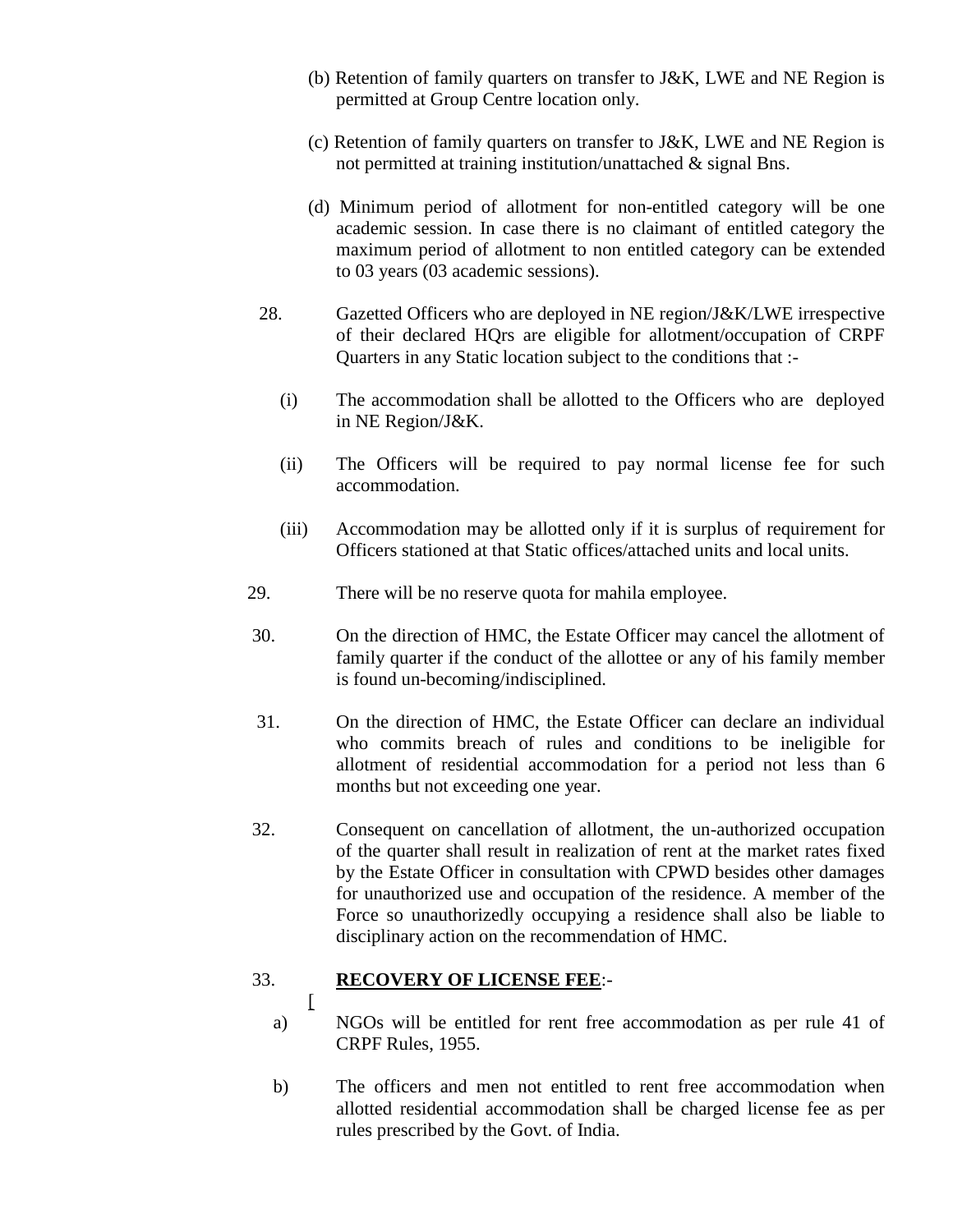- c) The license fee will be recovered from the allottee as per the official procedure.
- 34. The water and electricity charges in respect of family accommodation will be promptly charged as per bill received from the State authority and paid before the last date. The water and electricity charges including meter charges in respect of family accommodation allotted for temporary period, say not less than one month, may be determined by detailing a board of Officers who will work out the water and electricity charges based on the average consumption of past one year in a particular category of accommodation in consultation with CPWD authorities to arrive at reasonable conclusion. It will also be ensured by all unit/offices that water/Electricity charges for the accommodation placed under them and allotted to their staff are regularly collected and deposited in the appropriate head of the State authorities in consultation with the respective Static offices to facilitate timely settlement of bills and to avoid unnecessary correspondence.
- 35. The Adm Directorate may relax any of the conditions prescribed in above outlines with the approval of Director General and in case of any doubt in regard to their interpretation, a specific reference be made to Adm Directorate and its decision shall be final.
- 36. This instruction is not applicable for CRPF accommodation available at Dwarka and Faridabad, which will only be covered by the guidelines for allotment and occupation of family accommodation issued earlier vide letter No. A.II-4/2015-Adm-I-DA.4 dated 19/01/2015 and No. A-II-3/2011-12-DA.4-Adm-I dated 03/07/2013 respectively.
- 37. This supersedes "all family accommodation Rules" issued earlier by this Directorate.

Sd/30/11/2015 DIGP(Adm) Dte.

#### **Internal** :-

All section of Dte. Genl, CRPF.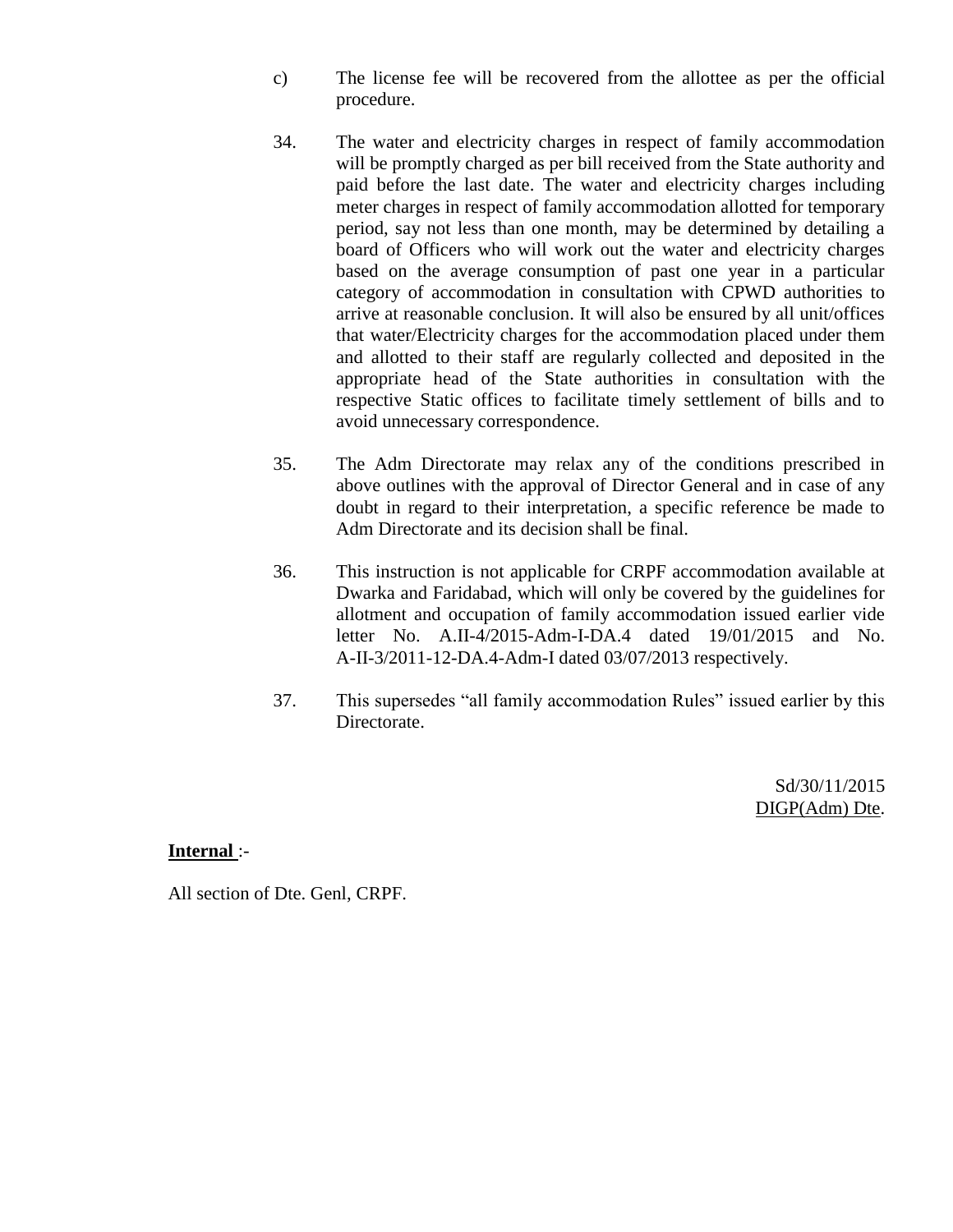## **RANK-WISE AUTHORIZATION AND ENTITLEMENT IN RESPECT OF STATIC LOCATIONS, ATTACHED & SIGNAL BN EXCEPT TRAINING INSTITUTION**

| SL.            | <b>RANK</b>           | PERCENTAGE OF       | RANKWISE TYPE/ENTITLEMENT                   |
|----------------|-----------------------|---------------------|---------------------------------------------|
| N <sub>O</sub> |                       | <b>AUTHORIZATIO</b> |                                             |
|                |                       | N                   |                                             |
| 1              | DC and above          | 70%                 | Type-VI=ADG/IGP/DIGP/Med.Supt/DIG/Comdt.    |
|                |                       |                     | /CMO(NFSG)                                  |
|                |                       |                     | Type-V=CMO/Second-In-Command                |
|                |                       |                     | Type-IV=DC/AC                               |
|                |                       |                     |                                             |
| $\overline{2}$ | Comdt<br>Asstt.       | 40%                 | Type-IV-SMO/MO/AC                           |
|                | $&$ M.O               |                     | $Type-III = MO/AC$                          |
|                |                       |                     |                                             |
| 3              | SOS                   | 14%                 | Type-III=OS/SM/Insp/SI and equivalent       |
|                |                       |                     | Type-II=SI/ASI/HC/CT/Tradesmen & equivalent |
|                |                       |                     |                                             |
| $\overline{4}$ | Ministerial/          | 80%                 | Type-III= SI to SM and equivalent           |
|                | <b>Hospital Staff</b> |                     | Type-II=SI/ASI/HC/CT/Tradesmen & equivalent |
|                |                       |                     |                                             |
| 5              | <b>ORs</b>            | 25%                 | Type-II=HC/CT/Tradesmen and equivalent      |
|                |                       |                     | Type-I= $CT/T$ radesmen & equivalent rank   |
|                |                       |                     |                                             |

# **AUTHORIZATION AND ENTITLEMENT OF ACCOMMODATION IN TRAINING INSTITUTIONS**

| SL.NO. | <b>RANK</b>     | PERCENTAGE OF        | RANKWISE TYPE/ENTITLEMENT                    |
|--------|-----------------|----------------------|----------------------------------------------|
|        |                 | <b>AUTHORIZATION</b> |                                              |
|        | Married         | 75%                  | Type/entitlement of quarters will be         |
|        | accommodation   |                      | according to rank as mentioned in col-1 to 2 |
|        | Gazetted<br>for |                      | above.                                       |
|        | <b>Officers</b> |                      |                                              |
|        | Married         | 50%                  | Type/entitlement of quarters will be         |
|        | accommodation   |                      | according to rank as mentioned in Col-3 to   |
|        | Non-<br>for     |                      | 5 above.                                     |
|        | Gazetted        |                      |                                              |
|        | Officers        |                      |                                              |